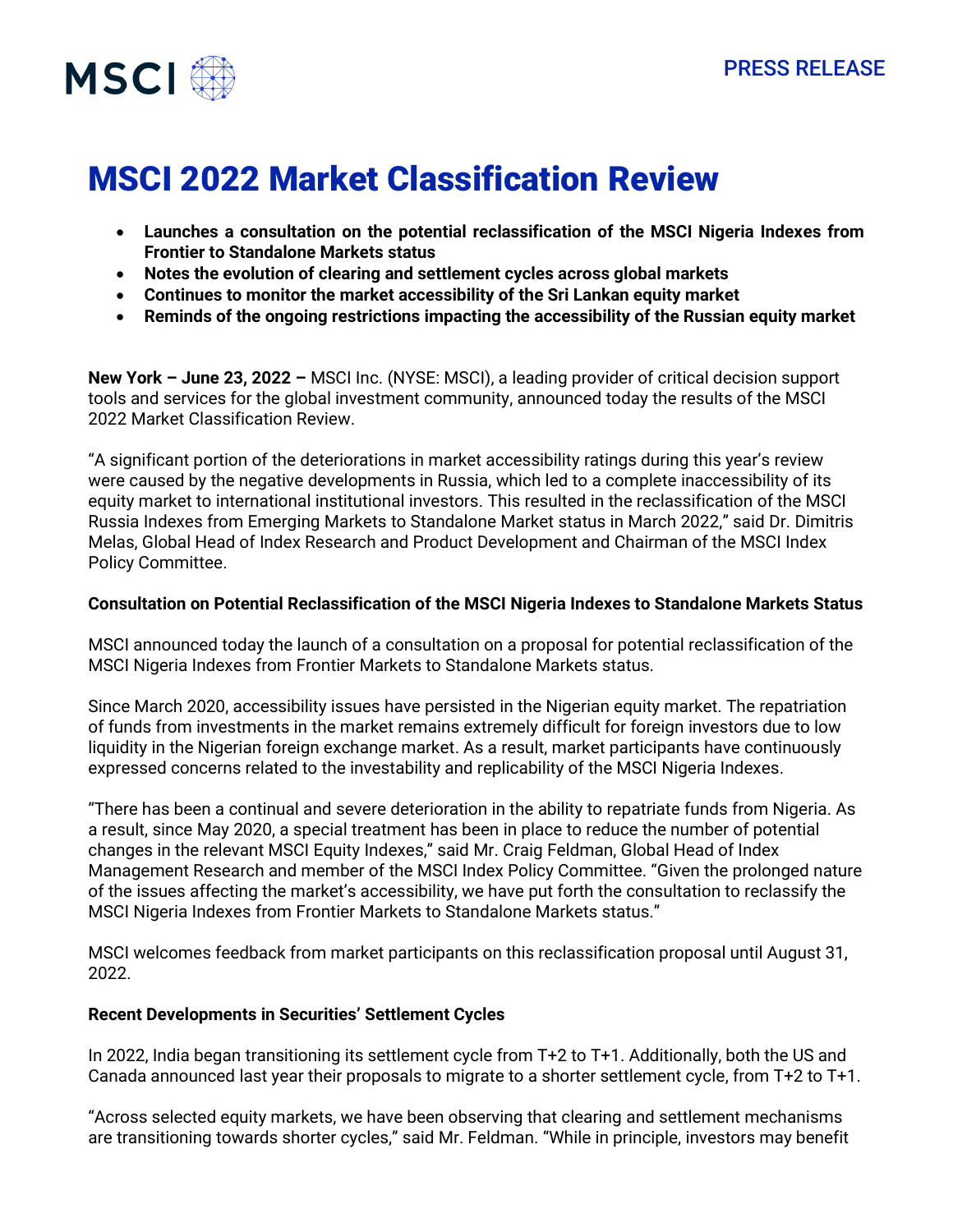

from shorter settlement cycles, it is important to assess whether the ramifications of such changes introduce any obstacles such as pre-funding requirements or additional operational costs."

MSCI continues to closely monitor these developments and their potential impact and will release further communications as warranted.

### **Market Accessibility in Sri Lanka**

Amidst the ongoing economic crisis in Sri Lanka, and as a result of a lack of liquidity in the foreign exchange market, fund repatriation issues in the country's equity market began to emerge this year. In response to these developments, in May 2022, MSCI introduced a special treatment to reduce the number of potential changes in the MSCI Sri Lanka Indexes.

MSCI continues to welcome feedback on the level of market accessibility of the Sri Lankan equity market and will consult with market participants to gather feedback if there are any further developments.

#### **Deterioration in the Market Accessibility of the Russian Equity Market**

A number of significant developments have led to a material deterioration in the accessibility of the Russian equity market. These included sanctions from several jurisdictions, restrictions on foreign investors' ability to transact in securities on the Moscow Stock Exchange, and deterioration in the convertibility of the Russian Ruble into foreign currencies.

As a result, and following a consultation with the international investment community, MSCI reclassified the MSCI Russia Indexes from Emerging Markets to Standalone Markets status in March 2022.

MSCI will continue to monitor the developments in the Russian equity market's accessibility and will consult with market participants if there are any relevant changes in the market's conditions.

-Ends-

## About MSCI

MSCI is a leading provider of critical decision support tools and services for the global investment community. With over 50 years of expertise in research, data, and technology, we power better investment decisions by enabling clients to understand and analyze key drivers of risk and return and confidently build more effective portfolios. We create industry-leading research-enhanced solutions that clients use to gain insight into and improve transparency across the investment process. To learn more, please visit **[www.msci.com](http://www.msci.com/)**.

The process for submitting a formal index complaint can be found on the index regulation page of MSCI's website at: https://www.msci.com/index-regulation.